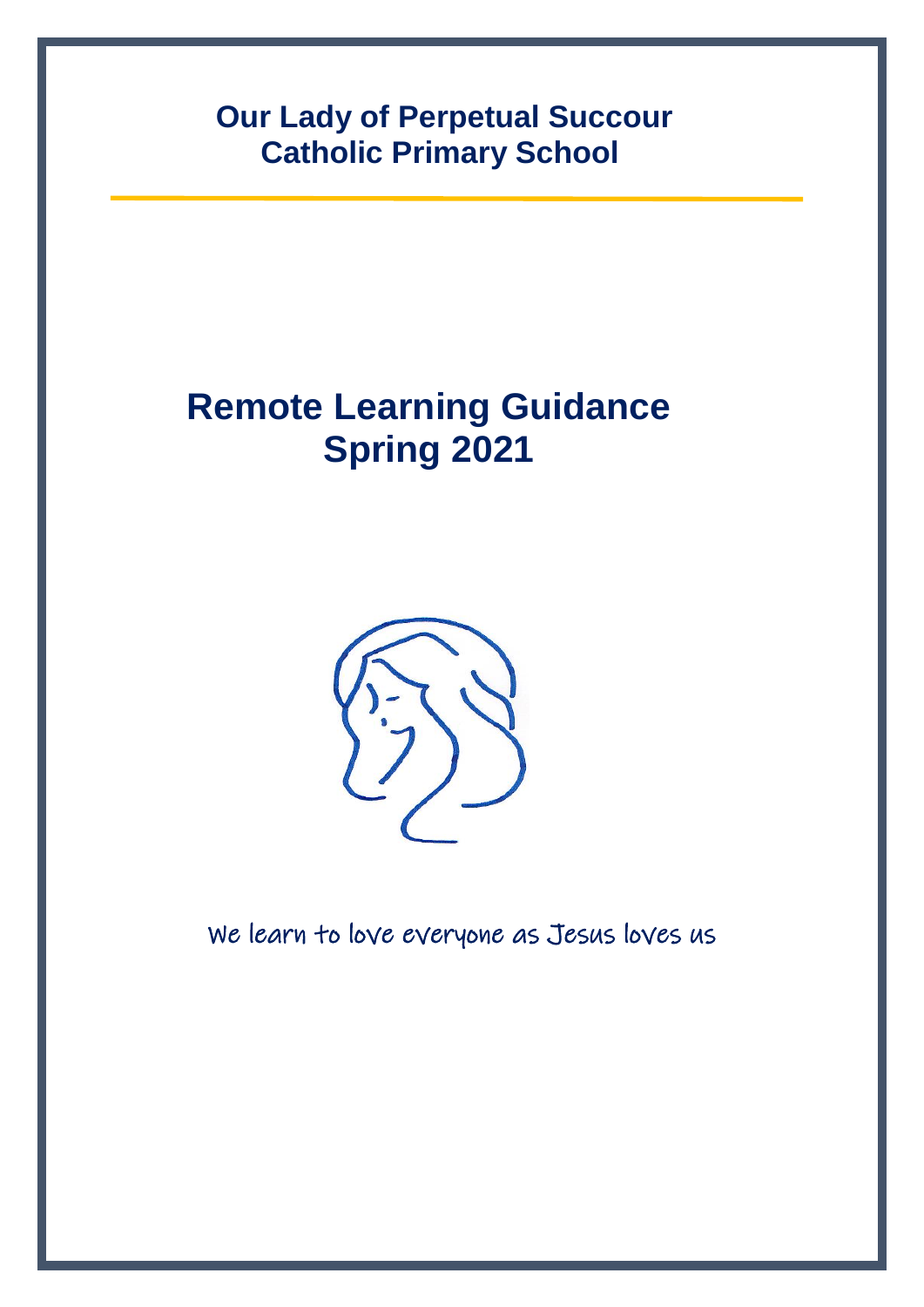# **Remote education provision: information for parents**

This information is intended to provide clarity and transparency to pupils and parents or carers about what to expect from remote education and on line learning under the new national lockdown. Guidance will be reviewed on a regular basis as the need arises.

# **The remote curriculum: what is taught to pupils at home**

School will continue to offer learning based on the medium term and short term planning in place. However, adaptations to the plans may have to made to suit online learning for example in science where we know children wouldn't have access to certain resources. A range of curriculum subjects will be taught to provide a broad and balanced curriculum.

# **Remote teaching and study time each day**

Remote education includes either recorded or live direct teaching and independent activities. It should be of equivalent length to the core teaching pupils would receive in school. As a minimum that is:

- EYFS Up to 3 hours, with at least 1 hour as a minimum.
- 3 hours a day for Key Stage 1 (years 1 and 2 when pupils are aged between 5 and 7)
- 4 hours a day for KS2 (years 3-6 when children are aged between 7 and 11

| Class page on the school website         | Uploaded onto each class page will be    |
|------------------------------------------|------------------------------------------|
|                                          | a range of activities and videos which   |
|                                          | support remote learning.                 |
| <b>Google Classroom</b>                  | Children have been provided with logins  |
|                                          | to have live contact with their class    |
|                                          | teacher in assigned groupings            |
| <b>Discovery Education</b>               | Children have been provided with         |
|                                          | logins. This website provides videos,    |
|                                          | activities and information on a range of |
|                                          | subjects. It can be used to support your |
|                                          | child's learning challenge topics.       |
| <b>TTRockstars Key Stage 2</b>           | Children need to continue to access this |
|                                          | website to improve fluency with their    |
|                                          | timetables. Teachers can check how       |
|                                          | often it is being accessed and if logins |
|                                          | have been mislaid please contact         |
|                                          | school.                                  |
| <b>Reading Phonic videos Reception /</b> | Children can access these websites for   |
| Year 1                                   | Pre-recorded videos and Phonic           |
|                                          | lessons (Videos on the class page)       |

#### **How will my child access any online remote education you are providing?**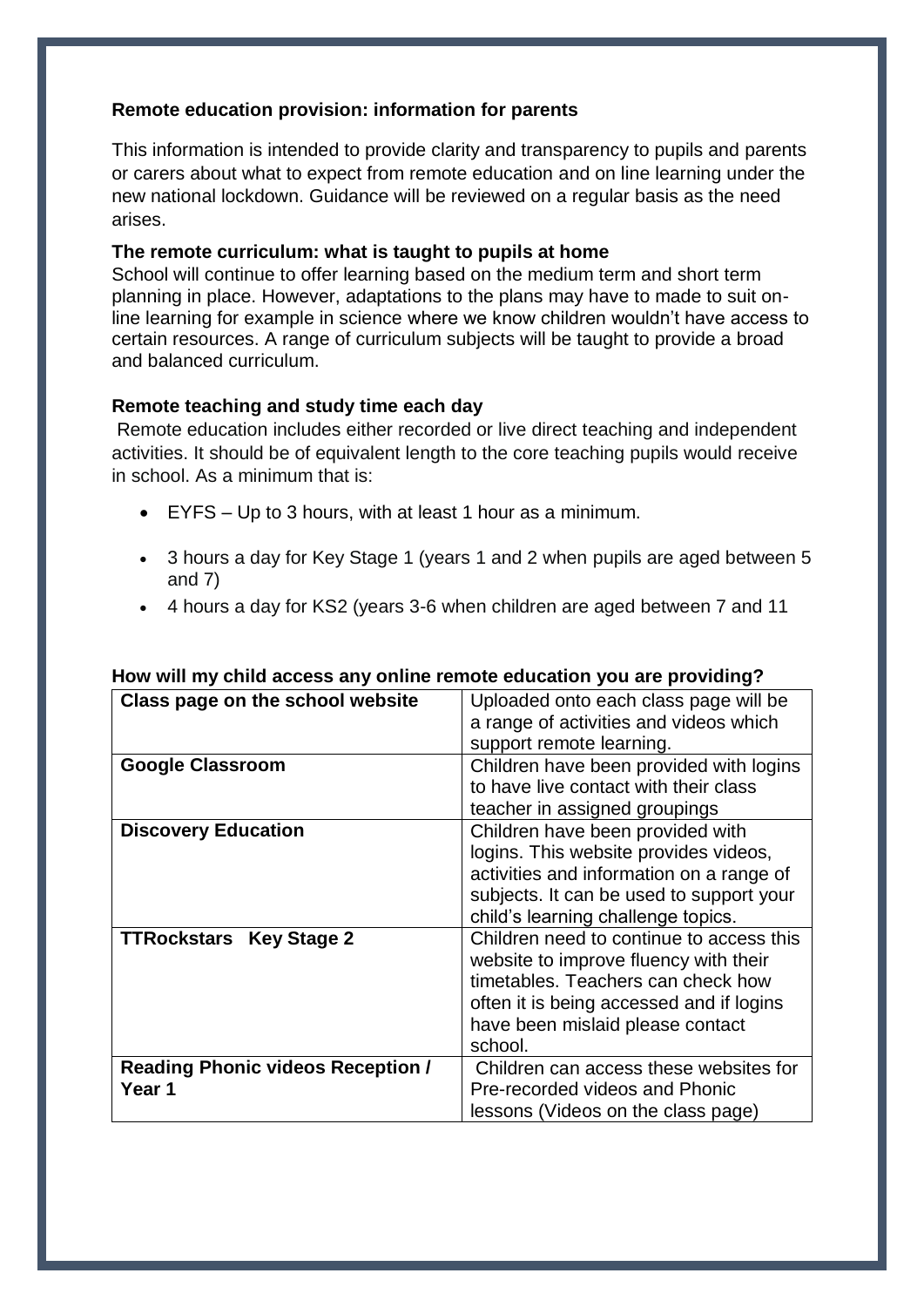## **How will my child be taught remotely?**

We use a combination of the following approaches to teach pupils remotely:

- A timetable of subjects will be provided at the start of the week as a guide to parents and children to help with organising their home learning.
- live teaching using google classroom
- recorded teaching (e.g. Oak National Academy lessons, video/audio recordings made by teachers)
- printed paper packs produced by teachers for children who cannot access online resources.
- Providing laptops for vulnerable pupils
- commercially available websites supporting the teaching of specific subjects or areas, including video clips or sequences
- learning challenge project work and/or internet research activities. (Discovery World website, the children have been sent logins via their class messaging service
- commercially available websites supporting the teaching of specific subjects or areas, including video clips or sequences eg Oxford Owl e-books

#### **Engagement and feedback**

What are your expectations for my child's engagement and the support that we as parents and carers should provide at home?

- Children can upload work, as they have completed using the VLP (visual learning platform). Teachers will be able to provide feedback and support for your child. You can message your child's class teacher if they are struggling with their remote learning using this email. Please contact the school office with any other concerns.
- Contact from school through the main office either by email or telephone.
- Feedback provided in google classroom sessions with teachers.

# **How will you work with me to help my child who needs additional support from adults at home to access remote education?**

We recognise that some pupils, for example some pupils with special educational needs and disabilities (SEND), may not be able to access remote education without support from adults at home. We acknowledge the difficulties this may place on